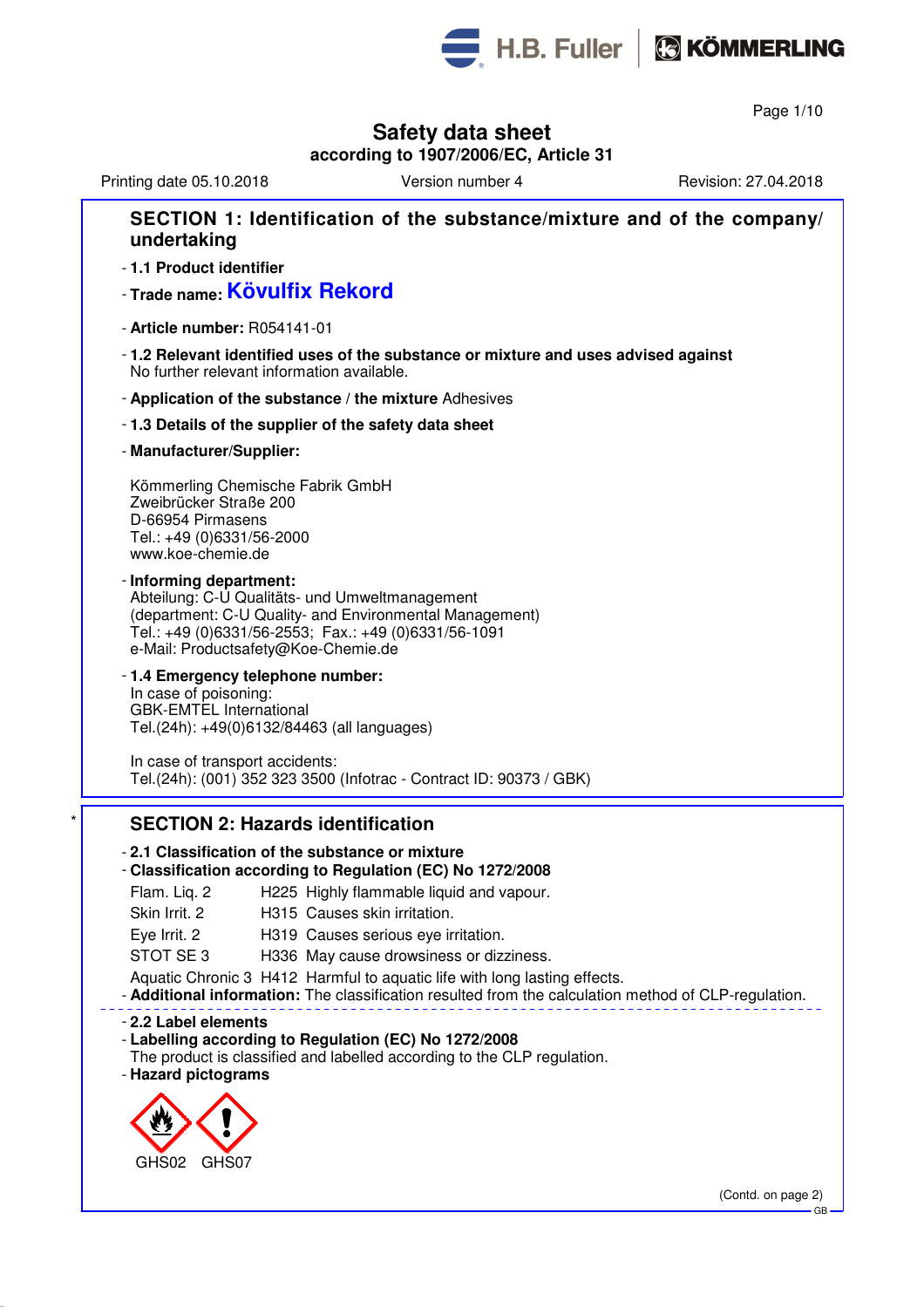

Page 2/10

GB

## **Safety data sheet**

#### **according to 1907/2006/EC, Article 31**

Printing date 05.10.2018 Version number 4 Revision: 27.04.2018

# **Trade name: Kövulfix Rekord**

|                              | (Contd. of page 1)                                                                                                |
|------------------------------|-------------------------------------------------------------------------------------------------------------------|
| - Signal word Danger         |                                                                                                                   |
|                              | - Hazard-determining components of labelling:                                                                     |
| butanone                     |                                                                                                                   |
| hydrocarbons, C6-C7          |                                                                                                                   |
| acetone                      |                                                                                                                   |
| - Hazard statements          |                                                                                                                   |
|                              | H225 Highly flammable liquid and vapour.                                                                          |
| H315 Causes skin irritation. |                                                                                                                   |
|                              | H319 Causes serious eye irritation.                                                                               |
|                              | H336 May cause drowsiness or dizziness.                                                                           |
|                              | H412 Harmful to aquatic life with long lasting effects.                                                           |
| - Precautionary statements   |                                                                                                                   |
| P210                         | Keep away from heat, hot surfaces, sparks, open flames and other ignition                                         |
|                              | sources. No smoking.                                                                                              |
| P243                         | Take action to prevent static discharges.                                                                         |
| P261                         | Avoid breathing mist/vapours/spray.                                                                               |
| P271                         | Use only outdoors or in a well-ventilated area.                                                                   |
| P273                         | Avoid release to the environment.                                                                                 |
| P302+P352                    | IF ON SKIN: Wash with plenty of soap and water.                                                                   |
|                              | P305+P351+P338 IF IN EYES: Rinse cautiously with water for several minutes. Remove contact                        |
| P337+P313                    | lenses, if present and easy to do. Continue rinsing.<br>If eye irritation persists: Get medical advice/attention. |
| P403+P233                    | Store in a well-ventilated place. Keep container tightly closed.                                                  |
| - Additional information:    |                                                                                                                   |
|                              | EUH208 Contains rosin. May produce an allergic reaction.                                                          |
|                              | This product is not to be used under conditions of poor ventilation. This product is not to be used for           |
| carpet laying.               |                                                                                                                   |
| - 2.3 Other hazards          |                                                                                                                   |
|                              | In the event of a large-scale use of the product, ignition sources in the immediate proximity and in              |
|                              | low-lying areas, such as welding equipment, bells, heating elements, refrigerators, storage heaters               |
|                              | etc. should be switched off! Erect warning signs warning of the hazardous risk of explosive                       |
| atmosphere!                  |                                                                                                                   |
|                              | - Results of PBT and vPvB assessment                                                                              |
| - PBT: Not applicable.       |                                                                                                                   |
| - vPvB: Not applicable.      |                                                                                                                   |

### **SECTION 3: Composition/information on ingredients**

#### - **3.2 Chemical characterisation: Mixtures**

- **Description:** Mixture of several substances
- **Dangerous components:**

| None<br>None                                               |                                                                                                         |                    |
|------------------------------------------------------------|---------------------------------------------------------------------------------------------------------|--------------------|
| CAS: 78-93-3<br>EINECS: 201-159-0                          | butanone<br>Flam. Lig. 2, H225; Eye Irrit. 2, H319; STOT SE 3,                                          | $20 - 40%$         |
| Reg.nr.: 01-2119457290-43-xxxx   H336                      |                                                                                                         |                    |
| EC number: 921-024-6                                       | hydrocarbons, C6-C7                                                                                     | 15-25%             |
| Reg.nr.: 01-2119475514-35-xxxx                             | Flam. Liq. 2, H225; Asp. Tox. 1, H304; Aquatic Chronic<br>2, H411; Skin Irrit. 2, H315; STOT SE 3, H336 |                    |
| CAS: 67-64-1                                               | acetone                                                                                                 | 10-20%             |
| EINECS: 200-662-2<br>Reg.nr.: 01-2119471330-49-xxxx   H336 | Flam. Liq. 2, H225; Eye Irrit. 2, H319; STOT SE 3,                                                      |                    |
|                                                            |                                                                                                         | (Contd. on page 3) |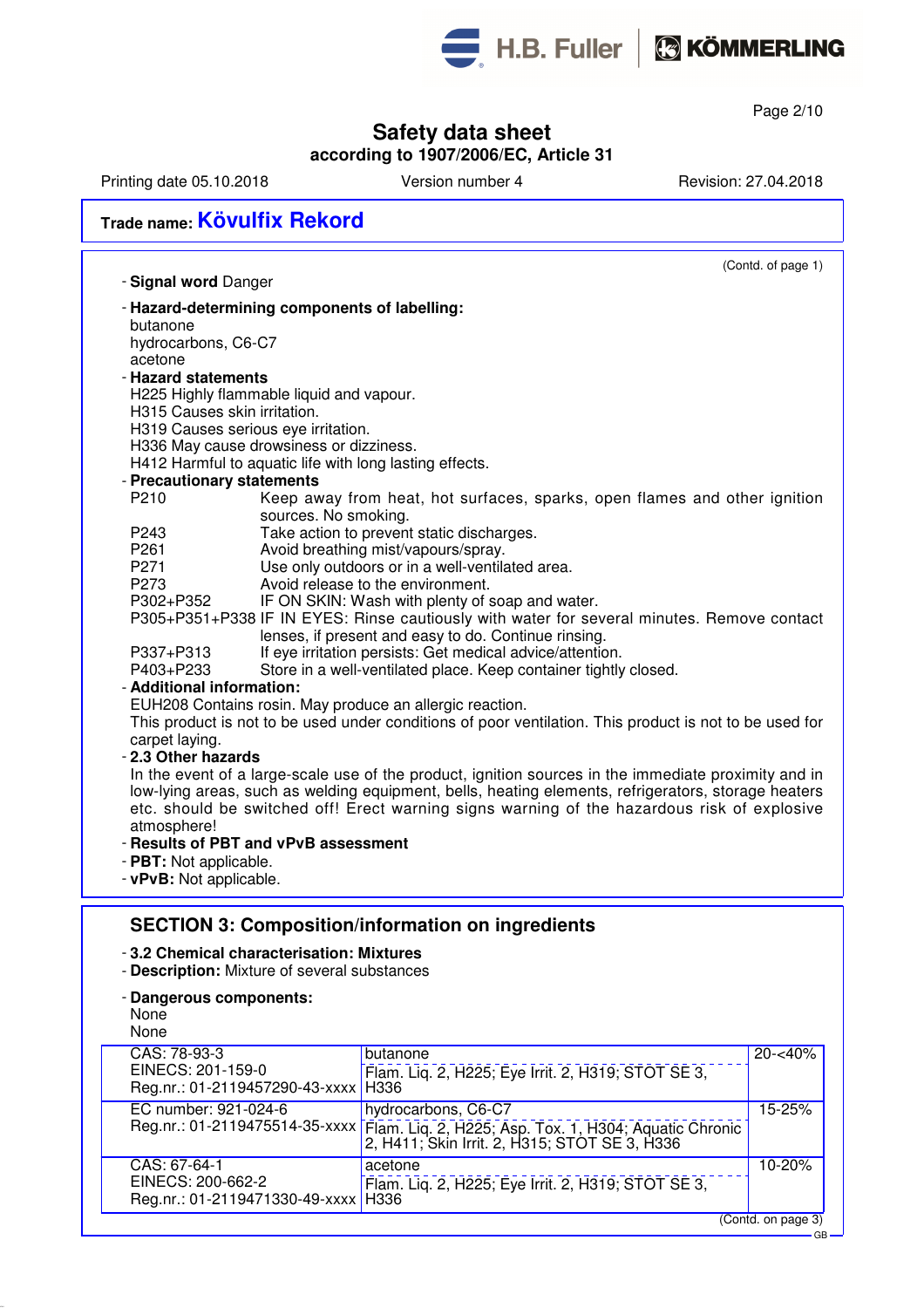

Page 3/10

### **Safety data sheet**

**according to 1907/2006/EC, Article 31**

Printing date 05.10.2018 **Version number 4** Revision: 27.04.2018

## **Trade name: Kövulfix Rekord**

|                                                                                                                    | (Contd. of page 2) |
|--------------------------------------------------------------------------------------------------------------------|--------------------|
| CAS: 110-54-3<br>n-hexane                                                                                          | $< 1\%$            |
| EINECS: 203-777-6<br>Flam. Liq. 2, H225; Repr. 2, H361f; STOT RE 2, H373;                                          |                    |
| Reg.nr.: 01-2119474209-33-xxxx Asp. Tox. 1, H304; Aquatic Chronic 2, H411; Skin Irrit.<br>2, H315; STOT SE 3, H336 |                    |
| CAS: 8050-09-7<br>rosin                                                                                            | ${<}1\%$           |
| EINECS: 232-475-7<br>Skin Sens. 1, H317                                                                            |                    |
| Reg.nr.: 01-2119480418-32-xxxx                                                                                     |                    |

- **SVHC** Doesn't contain SVHC-substances.

#### - **Additional information**

EC number 921-024-6: Outside Europe, this substance is allocated CAS no. 64742-49-0 (naphtha [petroleum], treated slightly with hydrogen);

mixture of isoalkanes, n-alkanes, cyclenes (benzene content [CAS no.: 71-43-2] < 0.1%, cyclohexane [CAS no.: 110-82-7] < 25%)

For the wording of the listed hazard phrases refer to section 16.

### **SECTION 4: First aid measures**

#### - **4.1 Description of first aid measures**

- **After inhalation**

Supply fresh air; consult doctor in case of complaints.

In case of unconsciousness bring patient into a stable side position for transport.

- **After skin contact** Treat affected skin with cotton wool or cellulose. Then wash and rinse thoroughly with water and a mild cleaning agent.
- **After eye contact** Rinse opened eye for several minutes under running water. Then consult doctor.
- **After swallowing** Do not induce vomiting; call for medical help immediately.
- **4.2 Most important symptoms and effects, both acute and delayed**
- No further relevant information available.
- **4.3 Indication of any immediate medical attention and special treatment needed** No further relevant information available.

#### **SECTION 5: Firefighting measures**

- **5.1 Extinguishing media**
- **Suitable extinguishing agents** Water spray Alcohol-resistant foam Fire-extinguishing powder Carbon dioxide
- **For safety reasons unsuitable extinguishing agents** Water with full jet.
- **5.2 Special hazards arising from the substance or mixture**
- Formation of toxic gases is possible during heating or in case of fire.
- **5.3 Advice for firefighters**
- **Protective equipment:** Wear self-contained respiratory protective device.

### **SECTION 6: Accidental release measures**

- **6.1 Personal precautions, protective equipment and emergency procedures** Ensure adequate ventilation Keep away from ignition sources
- 

Use respiratory protective device against the effects of fumes/dust/aerosol.

(Contd. on page 4)

GB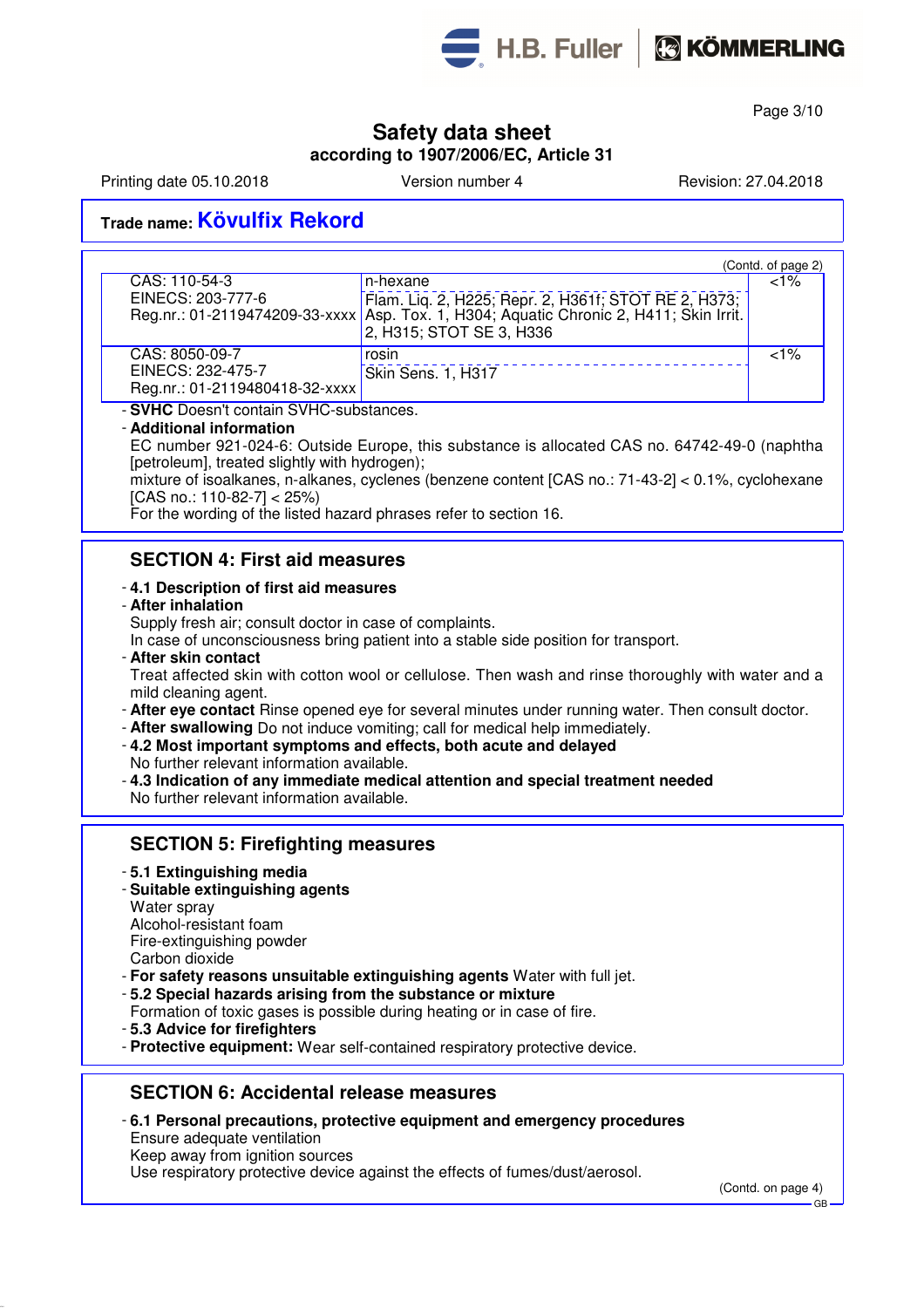

H.B. Fuller | C KÖMMERLING

Page 4/10

## **Safety data sheet**

### **according to 1907/2006/EC, Article 31**

Printing date 05.10.2018 **Version number 4** Revision: 27.04.2018

## **Trade name: Kövulfix Rekord**

(Contd. of page 3)

- **6.2 Environmental precautions:** Do not allow to enter sewers/ surface or ground water.
- **6.3 Methods and material for containment and cleaning up:** Pick up mechanically.
- **6.4 Reference to other sections**

See Section 7 for information on safe handling

See Section 8 for information on personal protection equipment.

### **SECTION 7: Handling and storage**

- **7.1 Precautions for safe handling** Ensure good ventilation/exhaustion at the workplace.

- **Information about protection against explosions and fires:** Keep ignition sources away - Do not smoke. Protect against electrostatic charges.

Fumes can combine with air to form an explosive mixture.

#### - **7.2 Conditions for safe storage, including any incompatibilities**

- **Storage**
- **Requirements to be met by storerooms and receptacles:** Prevent any seepage into the ground.
- **Information about storage in one common storage facility:** Store away from foodstuffs.
- **Further information about storage conditions:** Protect from frost. Keep receptacle tightly sealed. Protect from heat and direct sunlight. Store receptacle in a well ventilated area. Store in dry conditions. - **Storage class (according german VCI-concept):** 3
- **7.3 Specific end use(s)** No further relevant information available.

### **SECTION 8: Exposure controls/personal protection**

#### - **Additional information about design of technical systems:** No further data; see item 7.

- **8.1 Control parameters**

| - Components with limit values that require monitoring at the workplace: |                                                                                                                              |  |  |
|--------------------------------------------------------------------------|------------------------------------------------------------------------------------------------------------------------------|--|--|
| CAS: 78-93-3 butanone                                                    |                                                                                                                              |  |  |
| <b>WEL</b> (Great Britain)                                               | Short-term value: 899 mg/m <sup>3</sup> , 300 ppm<br>Long-term value: 600 mg/m <sup>3</sup> , 200 ppm<br>Sk, BMGV            |  |  |
|                                                                          | IOELV (European Union) Short-term value: 900 mg/m <sup>3</sup> , 300 ppm<br>Long-term value: 600 mg/m <sup>3</sup> , 200 ppm |  |  |
| <b>CAS: 67-64-1 acetone</b>                                              |                                                                                                                              |  |  |
| <b>WEL (Great Britain)</b>                                               | Short-term value: $3620$ mg/m <sup>3</sup> , 1500 ppm<br>Long-term value: 1210 mg/m <sup>3</sup> , 500 ppm                   |  |  |
|                                                                          | IOELV (European Union) Long-term value: 1210 mg/m <sup>3</sup> , 500 ppm                                                     |  |  |
| <b>CAS: 110-54-3 n-hexane</b>                                            |                                                                                                                              |  |  |
| <b>WEL (Great Britain)</b>                                               | Long-term value: 72 mg/m <sup>3</sup> , 20 ppm                                                                               |  |  |
|                                                                          | IOELV (European Union) Long-term value: 72 mg/m <sup>3</sup> , 20 ppm                                                        |  |  |
| CAS: 8050-09-7 rosin                                                     |                                                                                                                              |  |  |
| <b>WEL (Great Britain)</b>                                               | Short-term value: $0.15 \text{ mg/m}^3$<br>Long-term value: 0.05 mg/m <sup>3</sup><br>Sen                                    |  |  |
|                                                                          | (Contd. on page 5)<br>$-$ CP                                                                                                 |  |  |

See Section 13 for disposal information.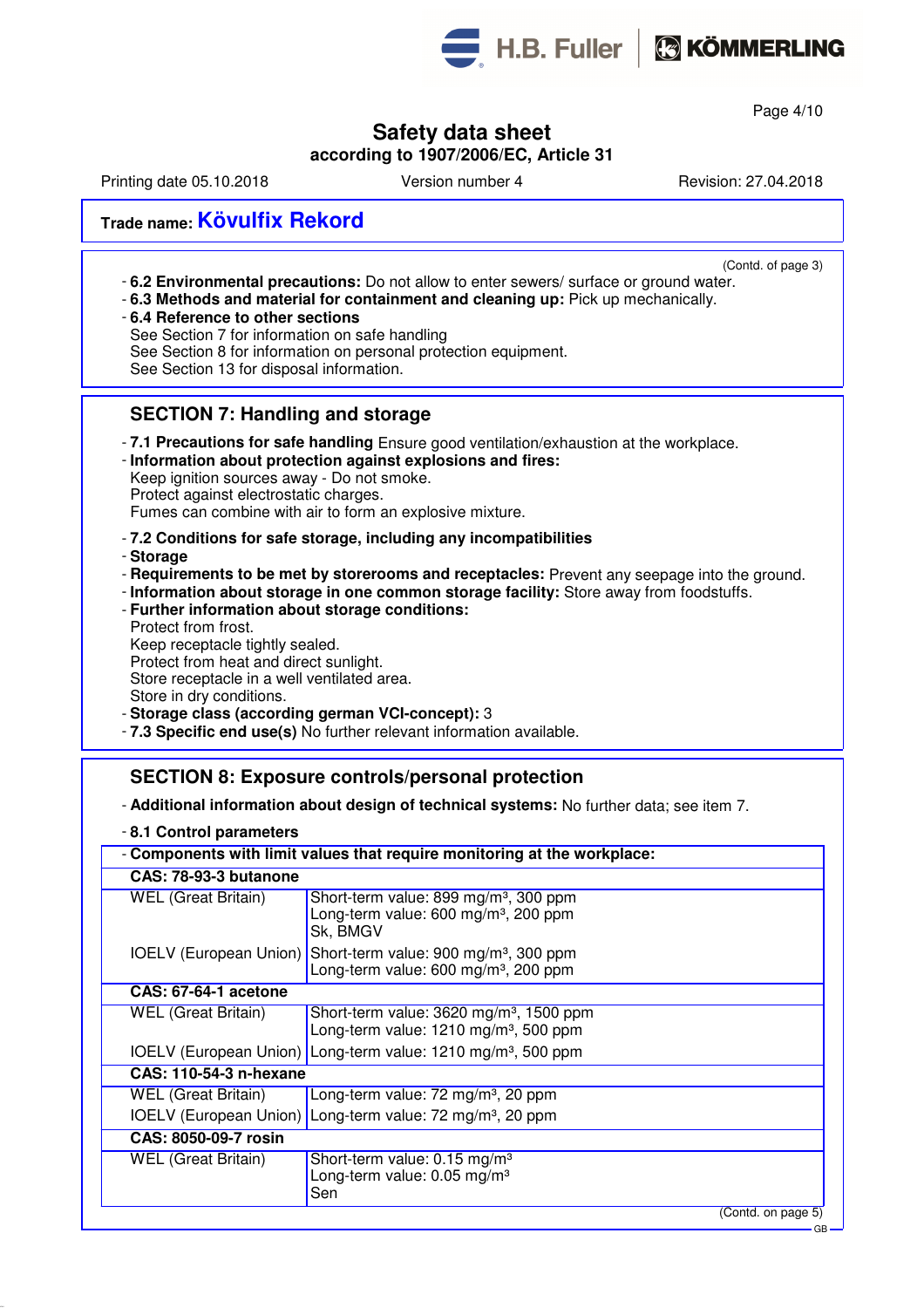



Page 5/10

### **Safety data sheet**

#### **according to 1907/2006/EC, Article 31**

Printing date 05.10.2018 **Version number 4** Revision: 27.04.2018

- **DNELs**

## **Trade name: Kövulfix Rekord**

(Contd. of page 4)

| UNELS                                                                                                                                                                                                                                                                                                                                     |
|-------------------------------------------------------------------------------------------------------------------------------------------------------------------------------------------------------------------------------------------------------------------------------------------------------------------------------------------|
| CAS: 78-93-3 butanone                                                                                                                                                                                                                                                                                                                     |
| Inhalative   worker (long-term exposure/systemic) 600 mg/m <sup>3</sup>                                                                                                                                                                                                                                                                   |
| hydrocarbons, C6-C7                                                                                                                                                                                                                                                                                                                       |
| Inhalative   worker (long-term exposure/systemic)   2,035 mg/m <sup>3</sup>                                                                                                                                                                                                                                                               |
| <b>CAS: 67-64-1 acetone</b>                                                                                                                                                                                                                                                                                                               |
| Inhalative worker (long-term exposure/systemic) 1,210 mg/m <sup>3</sup>                                                                                                                                                                                                                                                                   |
| <b>CAS: 110-54-3 n-hexane</b>                                                                                                                                                                                                                                                                                                             |
| Inhalative   worker (long-term exposure/systemic)   75 mg/m <sup>3</sup>                                                                                                                                                                                                                                                                  |
| - Ingredients with biological limit values:                                                                                                                                                                                                                                                                                               |
| CAS: 78-93-3 butanone                                                                                                                                                                                                                                                                                                                     |
| BMGV (Great Britain) 70 µmol/L<br>Medium: urine<br>Sampling time: post shift<br>Parameter: butan-2-one                                                                                                                                                                                                                                    |
| - Additional information:<br>The homogenous mixing of this product is safeguarded by continual physical testing. Raw materials<br>which formerly had dust-like properties are completely incorporated into the liquid / paste-like mass.<br>Subsequently, possible TLVs for solid substances are not given, as there is no more danger of |

- **8.2 Exposure controls**

- **Personal protective equipment**

#### - **General protective and hygienic measures**

The usual precautionary measures should be adhered to when handling chemicals.

Keep away from foodstuffs, beverages and feed.

Wash hands before breaks and at the end of the work.

Immediately remove all soiled and contaminated clothing

inhaling these substances (when dealing with this mixture)!

- **Breathing equipment:**

Not required with good ventilation and/or adequate extractor facilities In case of brief exposure or low pollution use respiratory filter device. In case of intensive or longer exposure use respiratory protective device that is independent of circulating air.

Short term filter device:

Filter AX (DIN EN 371 [DIN EN 141])

- **Protection of hands (DIN EN 420):**

Direct contact with the chemical preparation must be avoided by organizational measures. Apply skin protectant before working with gloves to avoid skin swellings and use a skin cleansing and skincare product after the work.

Compliance with the stated penetration time (starts with the first product contact) must be ensured! The gloves need to be disposed of after the penetration time and new gloves used!

#### - **For the permanent contact gloves made of the following materials are suitable:**

If longer exposure to the chemical preparation is necessary, a sturdy overglove against mechanical strain is recommended in combination with the "Barrier 02-100" underglove from Ansell (penetration time 480 min).

- **For the permanent contact of a maximum of 15 minutes gloves made of the following materials are suitable:**

Butyl rubber (0.7mm - penetration time 15 min)

- **As protection from splashes gloves made of the following materials are suitable:**

Recommended for protection from splashes: disposable nitrile gloves (minimum thickness 0.12 mm) with long cuffs. After contact with the chemical preparation, take the disposable nitrile glove off immediately and put on a new disposable nitrile glove.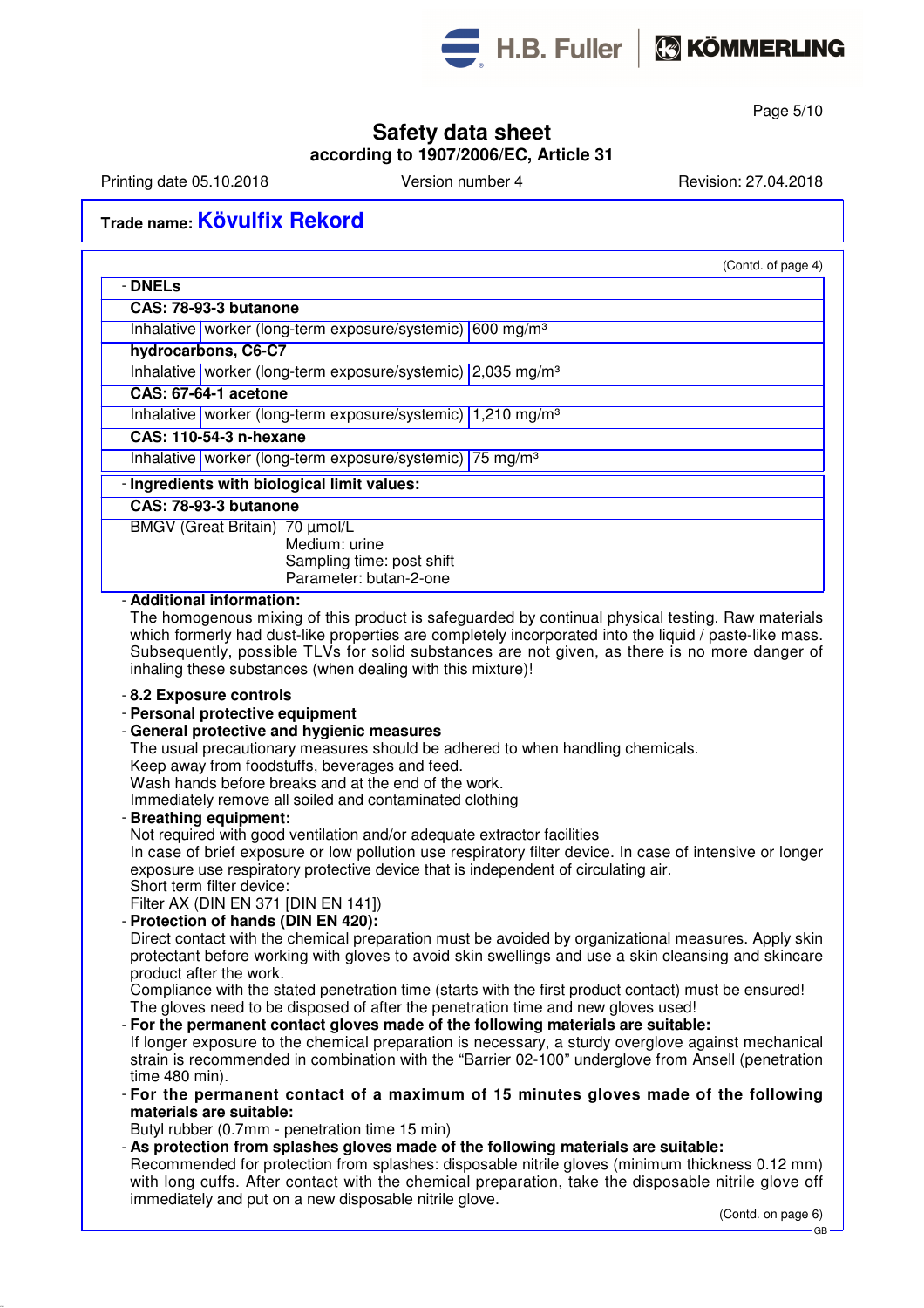

Page 6/10

## **Safety data sheet**

**according to 1907/2006/EC, Article 31**

Printing date 05.10.2018 Version number 4 Revision: 27.04.2018

(Contd. of page 5)

## **Trade name: Kövulfix Rekord**

- **Eye protection:** Safety glasses

| <b>SECTION 9: Physical and chemical properties</b>                       |                                                            |  |
|--------------------------------------------------------------------------|------------------------------------------------------------|--|
| - General Information<br>- Appearance:                                   | -9.1 Information on basic physical and chemical properties |  |
| Form:                                                                    | Fluid                                                      |  |
| Colour:                                                                  | Amber coloured                                             |  |
| - Odour:                                                                 | Solvent-like                                               |  |
| - Odour threshold:                                                       | Not determined.                                            |  |
| - Change in condition<br>Initial boiling point and boiling range: 56 °C  |                                                            |  |
| - Flash point:                                                           | $-17$ °C                                                   |  |
| - Ignition temperature:                                                  | $>200$ °C                                                  |  |
| - Explosion limits:                                                      |                                                            |  |
| Lower:                                                                   | $0.6$ Vol %                                                |  |
| Upper:                                                                   | 13 Vol %                                                   |  |
| - Vapour pressure at 20 °C:                                              | 240 hPa                                                    |  |
| - Specific gravity at 20 °C:                                             | $0.83$ g/cm <sup>3</sup>                                   |  |
| - Vapour density                                                         | Not determined.                                            |  |
| - Evaporation rate                                                       | Not determined.                                            |  |
| - Solubility in / Miscibility with                                       |                                                            |  |
| Water:                                                                   | Partly soluble                                             |  |
| - Partition coefficient: n-octanol/water:                                | Not determined.                                            |  |
| - Viscosity:<br>dynamic at 20 $°C$ :                                     | 1600 mPas (Brookfield)                                     |  |
| - Solvent content:<br><b>Organic solvents:</b><br>VOC (EU):<br>VOC (EU): | 75.9%<br>629.5 g/l<br>75.85 %                              |  |
| VOC (CH):                                                                | 75.85 %                                                    |  |
| - 9.2 Other information                                                  | No further relevant information available.                 |  |
|                                                                          |                                                            |  |

#### **SECTION 10: Stability and reactivity**

- **10.1 Reactivity** No further relevant information available.
- **10.2 Chemical stability**
- **Thermal decomposition / conditions to be avoided:**
- No decomposition if used according to specifications.
- **10.3 Possibility of hazardous reactions** Reacts with oxidizing agents
- **10.4 Conditions to avoid** No further relevant information available.
- **10.5 Incompatible materials:** No further relevant information available.
- **10.6 Hazardous decomposition products:** In case of fire, the following substance(s) may occur:

(Contd. on page 7)

GB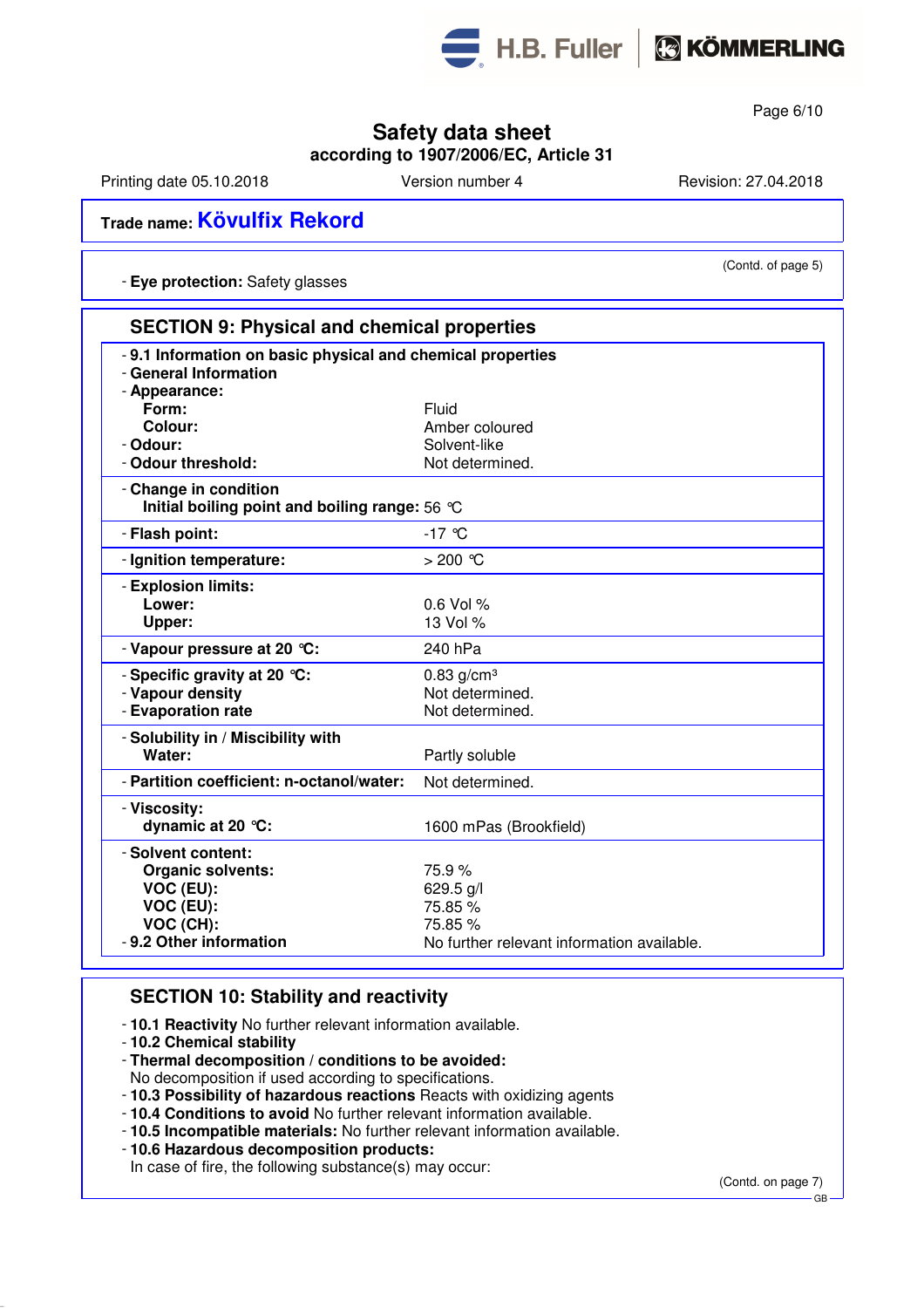

Page 7/10

### **Safety data sheet**

**according to 1907/2006/EC, Article 31**

Printing date 05.10.2018 **Version number 4** Revision: 27.04.2018

## **Trade name: Kövulfix Rekord**

Hydrogen chloride (HCl)

(Contd. of page 6)

### **SECTION 11: Toxicological information** - **11.1 Information on toxicological effects** - **Acute toxicity** Based on available data, the classification criteria are not met. - **LD/LC50 values that are relevant for classification: CAS: 78-93-3 butanone** Oral LD50 2,500 mg/kg (rat) Dermal  $\vert$  LD50  $\vert$  13,000 mg/kg (rbt) Inhalative LC50/4 h 40 mg/l (mus) **CAS: 67-64-1 acetone** Oral LD50 5,800 mg/kg (rat) Dermal LD50 20,000 mg/kg (rbt) - **Primary irritant effect:** - **Skin corrosion/irritation** Causes skin irritation. - **Serious eye damage/irritation** Causes serious eye irritation. - **Respiratory or skin sensitisation** Based on available data, the classification criteria are not met. - **CMR effects (carcinogenity, mutagenicity and toxicity for reproduction)** - **Germ cell mutagenicity** Based on available data, the classification criteria are not met. - **Carcinogenicity** Based on available data, the classification criteria are not met. - **Reproductive toxicity** Based on available data, the classification criteria are not met. - **STOT-single exposure** May cause drowsiness or dizziness. - **STOT-repeated exposure** Based on available data, the classification criteria are not met. - **Aspiration hazard** Based on available data, the classification criteria are not met. **SECTION 12: Ecological information** - **12.1 Toxicity** - **Aquatic toxicity:** Harmful to aquatic organisms, may cause long-term adverse effects in the aquatic environment. - **12.2 Persistence and degradability** No further relevant information available. - **12.3 Bioaccumulative potential** No further relevant information available. - **12.4 Mobility in soil** No further relevant information available.

- **Additional ecological information:**
- **General notes:** Do not allow product to reach ground water, water course or sewage system.
- **12.5 Results of PBT and vPvB assessment**
- **PBT:** Not applicable.
- **vPvB:** Not applicable.
- **12.6 Other adverse effects** No further relevant information available.

### **SECTION 13: Disposal considerations**

- **13.1 Waste treatment methods**
- **Recommendation** Disposal in accordance with official regulations

(Contd. on page 8) GB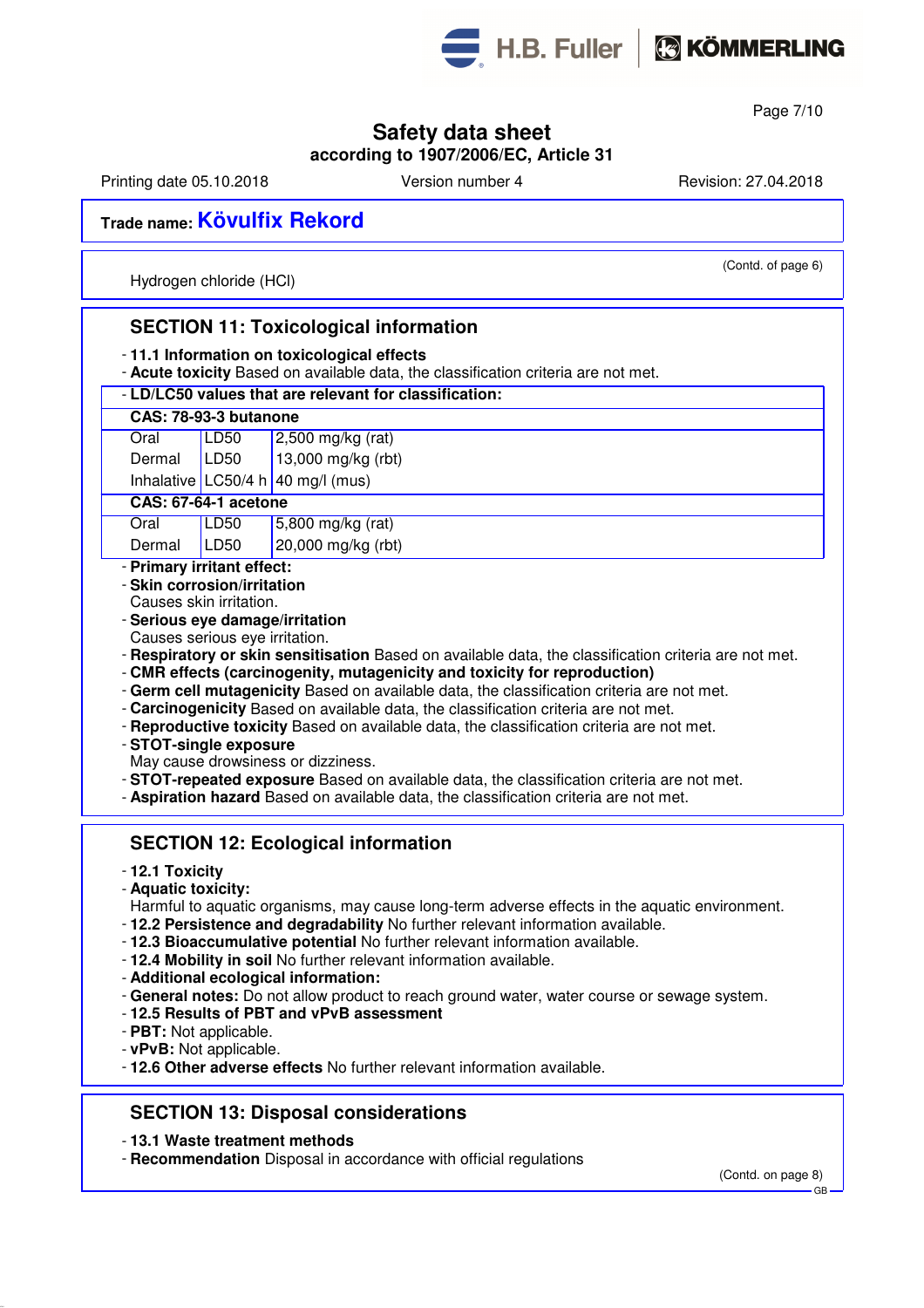

H.B. Fuller | C KÖMMERLING

Page 8/10

### **Safety data sheet**

**according to 1907/2006/EC, Article 31**

Printing date 05.10.2018 **Version number 4** Revision: 27.04.2018

## **Trade name: Kövulfix Rekord**

#### - **EWC-Code(s):**

(Contd. of page 7)

To be treated as industrial waste: do not dispose of in or on soil, in watercourses or bodies, or through a sewage system. These EU refuse code numbers are recommendations for waste accruing through the use of adhesives and sealants. Any waste produced from organic solvents or other dangerous substances listed under item 3 of this safety datasheet is itself classified as dangerous (\*).

Waste accruing during application: 080409\* waste adhesives and sealants containing organic solvents or other dangerous substances 080410 waste adhesives and sealants other than those mentioned in 080409

Waste accruing during cleaning:

08 04 11\* adhesive and sealant sludges containing organic solvents or other dangerous substances 08 04 12 adhesive and sealant sludges other than those mentioned in 080411

Soiled waste packaging: 15 01 10\* packaging containing residues of or contaminated by dangerous substances.

Clean waste packaging:

15 01 01 paper and cardboard packaging

15 01 02 plastic packaging

15 01 04 metallic packaging

- **Uncleaned packagings:**

- **Recommendation:** Disposal must be made according to official regulations.

| <b>SECTION 14: Transport information</b>                                       |                                                                                |
|--------------------------------------------------------------------------------|--------------------------------------------------------------------------------|
| - 14.1 UN-Number<br>- ADR/RID/ADN, IMDG, IATA                                  | <b>UN1133</b>                                                                  |
| - 14.2 UN proper shipping name<br>- ADR/RID/ADN<br>- IMDG<br>- IATA            | 1133 ADHESIVES<br>ADHESIVES (hydrocarbons, C6-C7, ACETONE)<br><b>ADHESIVES</b> |
| - 14.3 Transport hazard class(es)                                              |                                                                                |
| - ADR/RID/ADN, IMDG, IATA                                                      |                                                                                |
|                                                                                |                                                                                |
| - Class                                                                        | 3 Flammable liquids.                                                           |
| - Label                                                                        | 3                                                                              |
| -14.4 Packing group<br>- ADR/RID/ADN, IMDG, IATA                               | $\mathbf{I}$                                                                   |
| -14.5 Environmental hazards:<br>- Marine pollutant:                            | No.                                                                            |
| -14.6 Special precautions for user<br>- Danger code (Kemler):<br>- EMS Number: | Warning: Flammable liquids.<br>33<br>$F-E$ , $S-D$                             |
|                                                                                | (Contd. on page 9)                                                             |
|                                                                                | $GB -$                                                                         |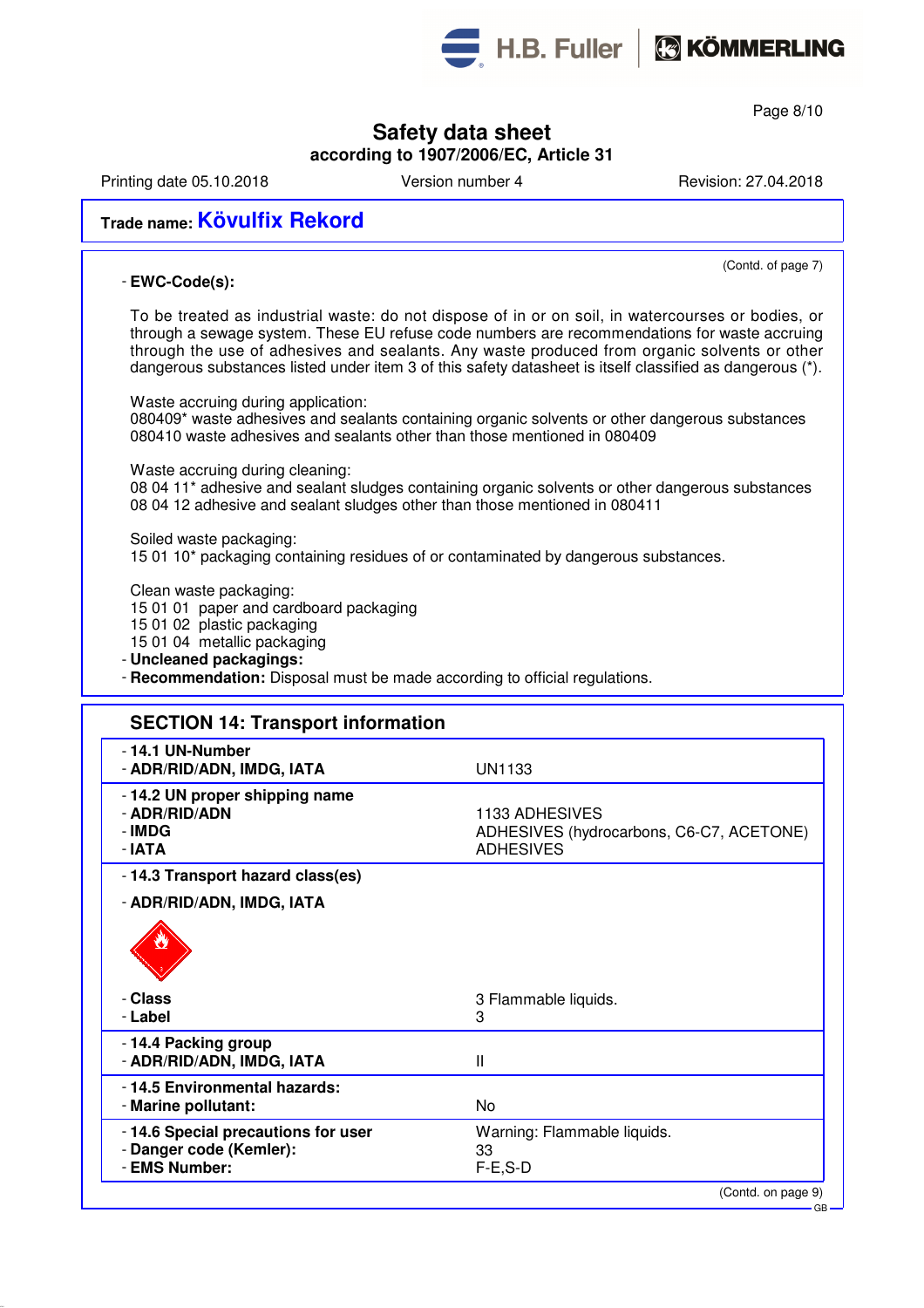

Page 9/10

## **Safety data sheet**

#### **according to 1907/2006/EC, Article 31**

Printing date 05.10.2018 Version number 4 Revision: 27.04.2018

## **Trade name: Kövulfix Rekord**

| B<br>-14.7 Transport in bulk according to Annex II of<br><b>Marpol and the IBC Code</b><br>Not applicable.<br>5L<br>Code: E2<br>ml<br>$\overline{2}$<br>D/E<br>according 2.2.3.1.4 ADR)<br>5L<br>Code: E2<br>ml<br>according 2.3.2.2 IMDG)<br>according 3.3.3.1.1 IATA) |                                                                                                                                             | (Contd. of page 8)                                                                                                                                           |
|-------------------------------------------------------------------------------------------------------------------------------------------------------------------------------------------------------------------------------------------------------------------------|---------------------------------------------------------------------------------------------------------------------------------------------|--------------------------------------------------------------------------------------------------------------------------------------------------------------|
|                                                                                                                                                                                                                                                                         | - Stowage Category                                                                                                                          |                                                                                                                                                              |
|                                                                                                                                                                                                                                                                         |                                                                                                                                             |                                                                                                                                                              |
|                                                                                                                                                                                                                                                                         | - Transport/Additional information:                                                                                                         |                                                                                                                                                              |
|                                                                                                                                                                                                                                                                         | - ADR/RID/ADN<br>- Limited quantities (LQ)<br>- Excepted quantities (EQ)<br>- Transport category<br>- Tunnel restriction code<br>- Remarks: | Maximum net quantity per inner packaging: 30 ml<br>Maximum net quantity per outer packaging: 500<br>(Packing group III, if content of packaging $\leq$ 450l, |
|                                                                                                                                                                                                                                                                         | - IMDG<br>- Limited quantities (LQ)<br>- Excepted quantities (EQ)                                                                           |                                                                                                                                                              |
|                                                                                                                                                                                                                                                                         | - Remarks:                                                                                                                                  | Maximum net quantity per inner packaging: 30 ml<br>Maximum net quantity per outer packaging: 500<br>(Packing group III, if content of packaging $\leq$ 30l,  |
|                                                                                                                                                                                                                                                                         | - IATA<br>- Remarks:                                                                                                                        | (Packing group III, if content of packaging $\leq$ 30I,                                                                                                      |
|                                                                                                                                                                                                                                                                         | - UN "Model Regulation":                                                                                                                    | UN 1133 ADHESIVES, 3, II                                                                                                                                     |

### **SECTION 15: Regulatory information**

- **15.1 Safety, health and environmental regulations/legislation specific for the substance or mixture**
- **Directive 2012/18/EU**
- **Seveso category** FLAMMABLE LIQUIDS
- **Qualifying quantity (tonnes) for the application of lower-tier requirements** 5,000 t
- **Qualifying quantity (tonnes) for the application of upper-tier requirements** 50,000 t
- **REGULATION (EC) No 1907/2006 ANNEX XVII** Conditions of restriction: 3, 40
- **National regulations**
- **Information about limitation of use:** Employment restrictions concerning young persons must be observed.
- **Disturbance regulations:**
- Critical quantity values according to the regulations on accidents should be adhered to.
- **15.2 Chemical safety assessment:** A Chemical Safety Assessment has not been carried out.

(Contd. on page 10)

GB